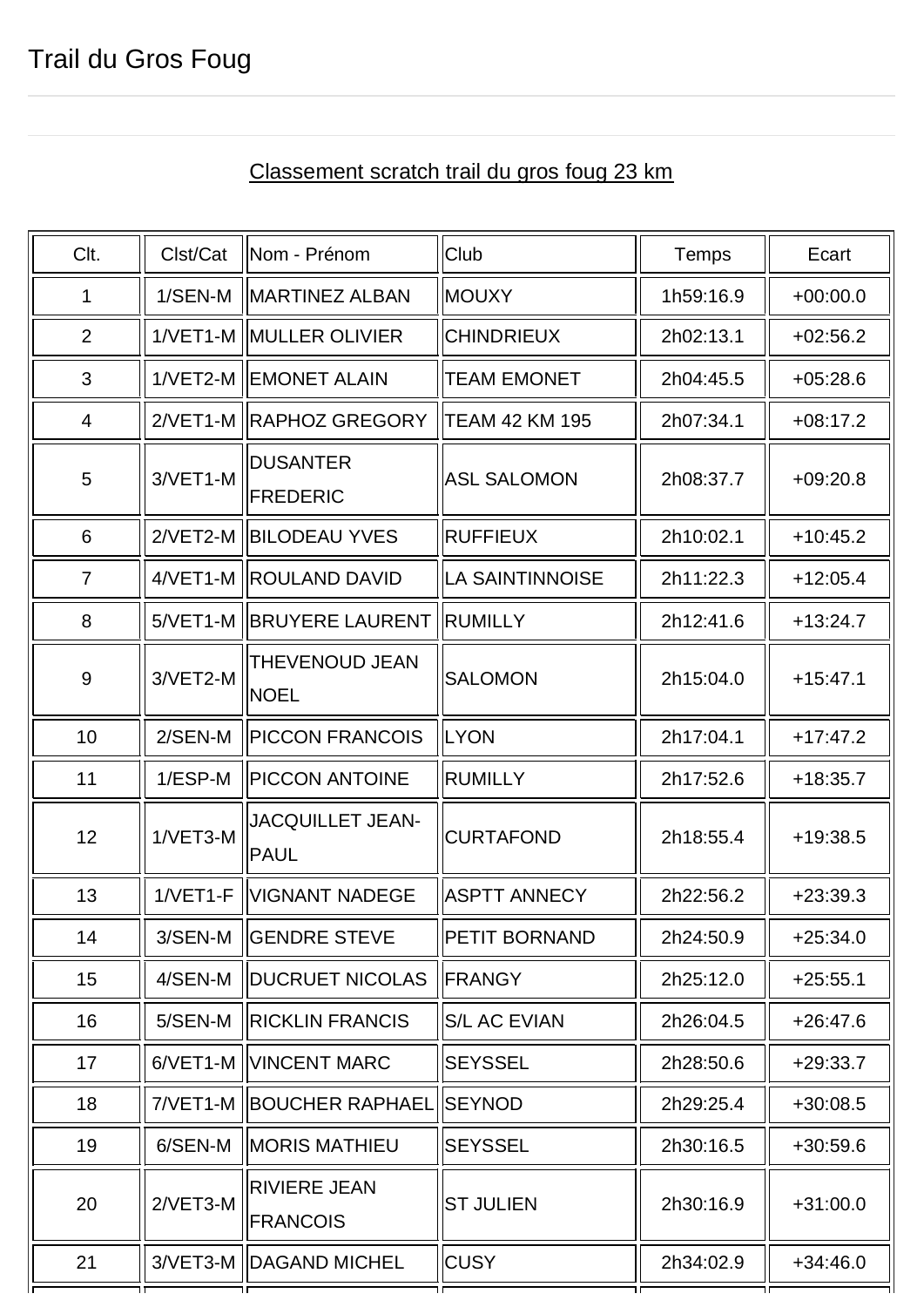| 22 |            | 4/VET2-M   PETTINI EMMANUEL   LES PRINCES EN | 2h34:44.9<br><b>FOULEES</b>               |           | $+35:28.0$ |
|----|------------|----------------------------------------------|-------------------------------------------|-----------|------------|
| 23 | 7/SEN-M    | <b>MOREAU NICOLAS</b>                        | <b>SEYNOD</b>                             | 2h35:35.0 | $+36:18.1$ |
| 24 |            | 5/VET2-M   PICCON BRUNO                      | RUMILLY                                   | 2h36:08.5 | $+36:51.6$ |
| 25 | 8/SEN-M    | <b>ZUCCALLI FLORIAN</b>                      | <b>LES PRINCES EN</b><br><b>FOULEES</b>   | 2h39:58.1 | $+40:41.2$ |
| 26 | 9/SEN-M    | <b>IMONOD MICKAEL</b>                        | <b>COPPONEX</b>                           | 2h40:01.0 | $+40:44.1$ |
| 27 |            | 8/VET1-M   MATTELON GILLES                   | <b>RUMILLY</b>                            | 2h40:02.3 | $+40:45.4$ |
| 28 |            | 9/VET1-M BENOIT FERDI                        | <b>VEO 2000 LA</b><br>PLAGNE              | 2h40:19.1 | $+41:02.2$ |
| 29 |            | 10/SEN-M   PIEDNOIR ROBIN                    | <b>SERRIERE EN</b><br><b>CHAUTAGNE</b>    | 2h41:17.7 | $+42:00.8$ |
| 30 |            | 11/SEN-M   PIZZIMENTI JULIEN                 | DECATHLON                                 | 2h43:25.0 | $+44:08.1$ |
| 31 |            | 10/VET1-M MAQUART DIDIER                     | <b>AIX LES BAINS</b>                      | 2h44:26.5 | $+45:09.6$ |
| 32 |            | 11/VET1-M  PETITE SEBASTIEN                  | CHAMOUX/GELON                             | 2h45:23.8 | $+46:06.9$ |
| 33 |            | 12/SEN-M   JANIN KEVIN                       | LARAPE                                    | 2h45:34.5 | $+46:17.6$ |
| 34 | 13/SEN-M   | <b>DESCLOITRES</b><br><b>HUGUES</b>          | LULLIN                                    | 2h46:07.1 | $+46:50.2$ |
| 35 | 1/JUN-M    | <b>GIANINI AURELIEN</b>                      | ANGLEFORT                                 | 2h46:21.4 | $+47:04.5$ |
| 36 |            | 12/VET1-M GUILLAND JEROME                    | <b>RUFFIEUX</b>                           | 2h46:32.8 | $+47:15.9$ |
| 37 | 13/VET1-M  | <b>HAUG JEAN-</b><br><b>CHRISTOPHE</b>       | RUFFIEUX                                  | 2h46:45.6 | $+47:28.7$ |
| 38 |            | 14/VET1-M RIONDET NICOLAS                    | <b>LES BRISEURS DE</b><br><b>MONTAGNE</b> | 2h46:56.3 | $+47:39.4$ |
| 39 | $2/VET1-F$ | <b>ILOUISON MARTINE</b>                      | <b>AMANCY</b>                             | 2h47:39.5 | $+48:22.6$ |
| 40 | 1/SEN-F    | <b>BOUTTOU MERIAME  LAC</b>                  |                                           | 2h48:00.9 | $+48:44.0$ |
| 41 |            | 4/VET3-M   ROUGER MAURICE                    | <b>POISY</b>                              | 2h50:14.5 | $+50:57.6$ |
| 42 |            | 5/VET3-M   RICHARD FRANCOIS   CHINDRIEUX     |                                           | 2h50:26.5 | $+51:09.6$ |
| 43 |            | 15/VET1-M REVERT PAUL                        | <b>CONTREVOZ</b>                          | 2h50:29.1 | $+51:12.2$ |
| 44 |            | 16/VET1-M DOBERVA LAURENT AIX LES BAINS      |                                           | 2h50:32.0 | $+51:15.1$ |
| 45 |            | 17/VET1-M  NIBOUCHA CEDRIC                   | <b>CULOZ</b>                              | 2h50:52.4 | $+51:35.5$ |
| 46 |            | 6/VET2-M   BROTTE OLIVIER                    | <b>AVOC</b>                               | 2h51:13.6 | $+51:56.7$ |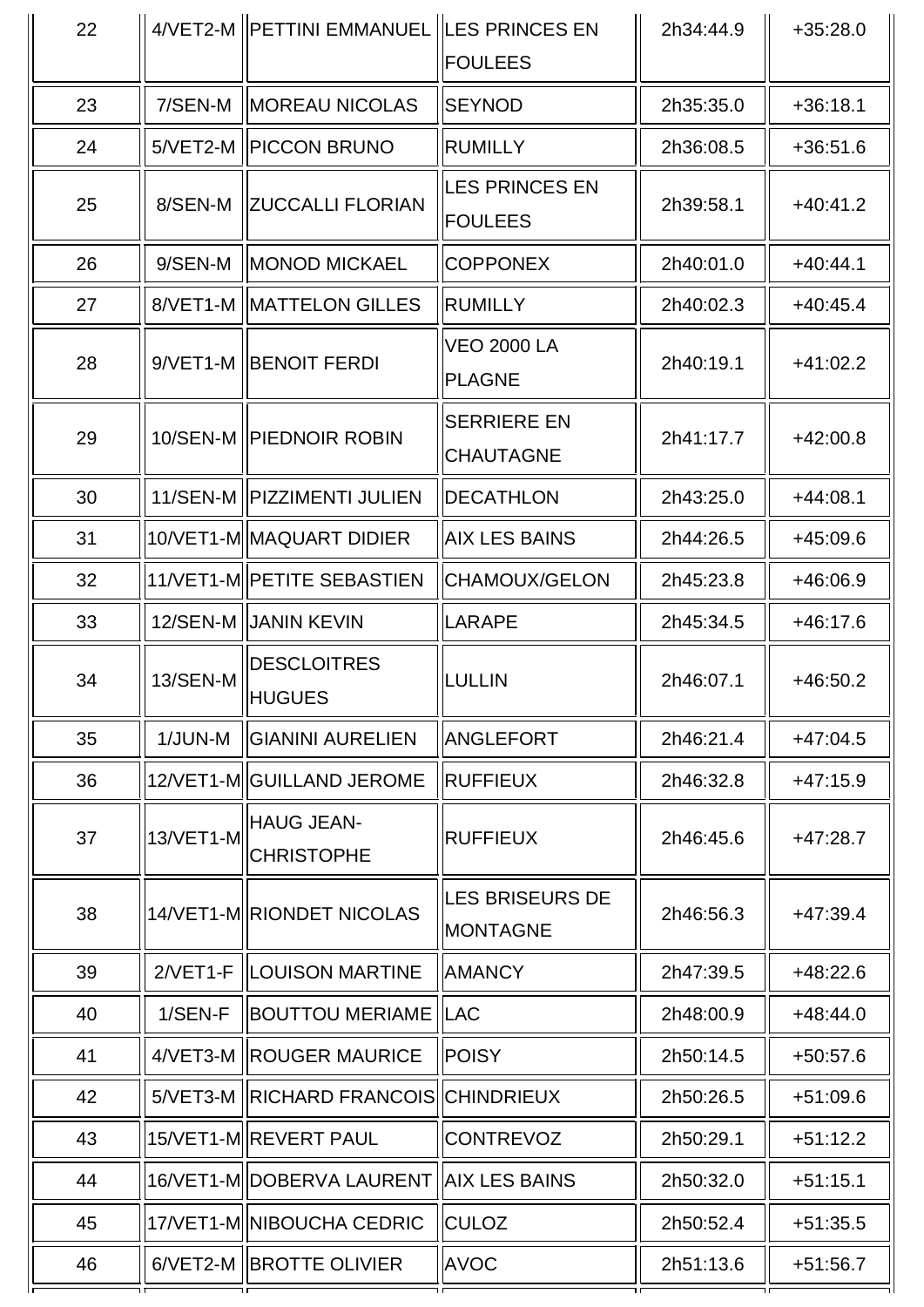| 47 |           | 7/VET2-M   THEVENOT<br><b>DOMINIQUE</b> | <b>CLERMONT</b>                         | 2h51:21.0 | $+52:04.1$   |
|----|-----------|-----------------------------------------|-----------------------------------------|-----------|--------------|
| 48 |           | 18/VET1-M  VERNAY BRUNO                 | VOLLEY BELLEY                           | 2h51:35.0 | $+52:18.1$   |
| 49 |           | 14/SEN-M   PERNOUD JUSTIN               | <b>SEYSSEL</b>                          | 2h51:35.7 | $+52:18.8$   |
| 50 |           | 8/VET2-M   CAILLE JOEL                  | LA BALME                                | 2h52:23.9 | $+53:07.0$   |
| 51 |           | 9/VET2-M   FLEURY GERARD                | <b>CORATHONES</b>                       | 2h53:51.4 | $+54:34.5$   |
| 52 |           | 6/VET3-M CACHON BERNARD                 | <b>ST GEOIRE EN</b><br><b>VALDAINE</b>  | 2h53:57.5 | $+54:40.6$   |
| 53 |           | 15/SEN-M   BUKOWSKI NICOLAS  YENNE      |                                         | 2h55:14.9 | $+55:58.0$   |
| 54 |           | 1/VET2-F   PETTINI MARTINE              | <b>LES PRINCES EN</b><br><b>FOULEES</b> | 2h55:29.3 | $+56:12.4$   |
| 55 |           | 19/VET1-M BAILLEUL JEROME               | <b>SEYSSEL</b>                          | 2h56:48.8 | $+57:31.9$   |
| 56 | 16/SEN-M  | <b>GAGNEUR</b><br><b>GREGORY</b>        | LYON                                    | 2h57:43.3 | $+58:26.4$   |
| 57 | 10/VET2-M | ALEXANDRON<br><b>FRANCOIS</b>           | <b>BRISON DE</b><br><b>MONTAGNES</b>    | 2h58:54.1 | $+59:37.2$   |
| 58 | 3/VET1-F  | <b>CARNIS VALERIE</b>                   | <b>AVOC</b>                             | 2h59:32.5 | $+1h00:15.6$ |
| 59 |           | 11/VET2-M DHONDT FRANCIS                | <b>CSAVION</b>                          | 3h00:47.6 | $+1h01:30.7$ |
| 60 |           | 12/VET2-M RAVEL ERIC                    | <b>LES PRINCES EN</b><br><b>FOULEES</b> | 3h01:57.6 | $+1h02:40.7$ |
| 61 | 20/VET1-M | <b>DESLOGES</b><br><b>BENJAMIN</b>      | <b>SERRIERES EN</b><br><b>CHAUTAGNE</b> | 3h02:17.0 | $+1h03:00.1$ |
| 62 | 21/VET1-M | <b>GILLEBERT</b><br><b>RODRIGUE</b>     | <b>YENNE</b>                            | 3h03:33.4 | $+1h04:16.5$ |
| 63 |           | 17/SEN-M   NEME CHRISTOPHE              | <b>ANNECY LE VIEUX</b>                  | 3h03:42.6 | +1h04:25.7   |
| 64 | $2/SEN-F$ | <b>BIZET STEPHANIE</b>                  | <b>CREMPIGNY</b><br><b>BONNEGUETE</b>   | 3h05:18.2 | $+1h06:01.3$ |
| 65 | 3/SEN-F   | <b>GADEN AUDREY</b>                     | LA ROCHE SUR<br><b>FORON</b>            | 3h09:37.1 | +1h10:20.2   |
| 66 | 4/VET1-F  | HARENG-BAILLEUL<br>MARIE-PIERRE         | <b>SEYSSEL</b>                          | 3h09:58.5 | $+1h10:41.6$ |
| 67 |           | 13/VET2-M  TISSOT DANIEL                | LA MOTTE<br><b>SERVOLEX</b>             | 3h11:34.6 | $+1h12:17.7$ |
|    |           |                                         |                                         |           |              |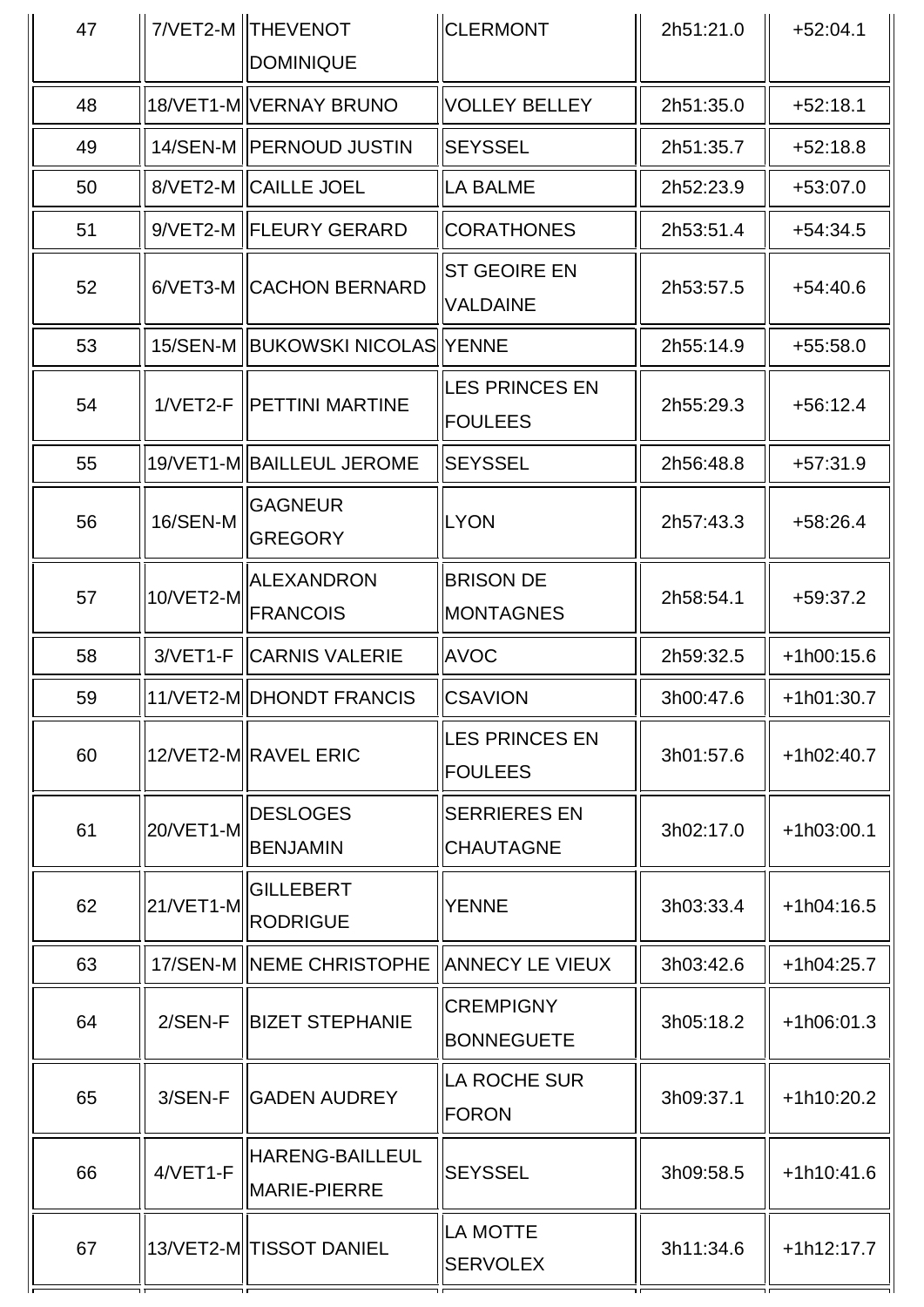| 68              | $ 22/VET1-M  BOZON$ |                                    | CORENC<br>3h13:25.5 |                 | $+1h14:08.6$     |  |
|-----------------|---------------------|------------------------------------|---------------------|-----------------|------------------|--|
|                 |                     | <b>CHRISTOPHE</b>                  |                     |                 |                  |  |
| 69              | $5/VET1-F$          | PIEDVACHE                          | <b>SERRIERES EN</b> |                 | +1h15:09.9       |  |
|                 |                     | <b>FLORENCE</b>                    | <b>CHAUTAGNE</b>    | 3h14:26.8       |                  |  |
| 70              | $1/ESP-F$           | <b>DEVIN PERINE</b>                | LE BOURGET          | 3h14:47.4       | +1h15:30.5       |  |
|                 |                     | <b>PAULY</b>                       | <b>SERRIERES EN</b> |                 |                  |  |
| 71              | 23/VET1-M           | <b>CHRISTOPHE</b>                  | <b>CHAUTAGNE</b>    | 3h25:41.7       | $+1h26:24.8$     |  |
| 72              | 2/VET2-F            | <b>BROCKLEBANK</b><br><b>SUSAN</b> | LUTRY               | 3h27:33.9       | $+1h28:17.0$     |  |
| 73              | 6/VET1-F            | GILLEBERT<br><b>VIRGINIE</b>       | <b>YENNE</b>        | 3h50:40.1       | $+1h51:23.2$     |  |
| 74              | 18/SEN-M            | <b>VANDEPUTTE</b>                  | LA BALME DE         | 3h50:41.0       | $+1h51:24.1$     |  |
|                 |                     | <b>PHILIPPE</b>                    | <b>SILLINGY</b>     |                 |                  |  |
| 75              | 14/VET2-M           | BELLEVILLE<br><b>GERARD</b>        | <b>FAVERGES</b>     | 4h25:02.0       | $+2h25:45.1$     |  |
| <b>ABANDONS</b> |                     |                                    |                     |                 |                  |  |
| (2)             |                     |                                    |                     |                 |                  |  |
|                 | /VET1-M             | <b>MERMIER DAMIEN</b>              | FRANGY              | Abd             |                  |  |
|                 | /SEN-M              | VIDALE DAMIEN                      | ∣SEYSSEL            | Abd             |                  |  |
| <b>ABSENTS</b>  |                     |                                    |                     |                 |                  |  |
| (1)             |                     |                                    |                     |                 |                  |  |
|                 | /VET1-M             | PEDRE JEAN-                        | <b>RUFFIEUX</b>     | Abs             |                  |  |
|                 |                     | <b>PATRICK</b>                     |                     |                 |                  |  |
|                 |                     |                                    |                     |                 |                  |  |
|                 |                     |                                    |                     | <b>FFS-SKI</b>  |                  |  |
|                 |                     | <b>SERRIERES EN</b>                |                     | Version 16.3a   |                  |  |
|                 |                     | <b>CHAUTAGNE (FRA-</b>             |                     | (F.F.S. / Agil  | <b>GROS FOUG</b> |  |
| 24/05/2015      |                     | LY) / LES                          | - (Liste n°)        | Informatique) - | 2015             |  |
|                 |                     | <b>FOUGUEURS DE</b>                |                     | Edité le        |                  |  |
|                 |                     | <b>SERRIERES</b>                   |                     | 24/05/2015 à    |                  |  |
|                 |                     |                                    |                     | 15h10:40        |                  |  |

DEPART 9 h au centre du village vers la mairie .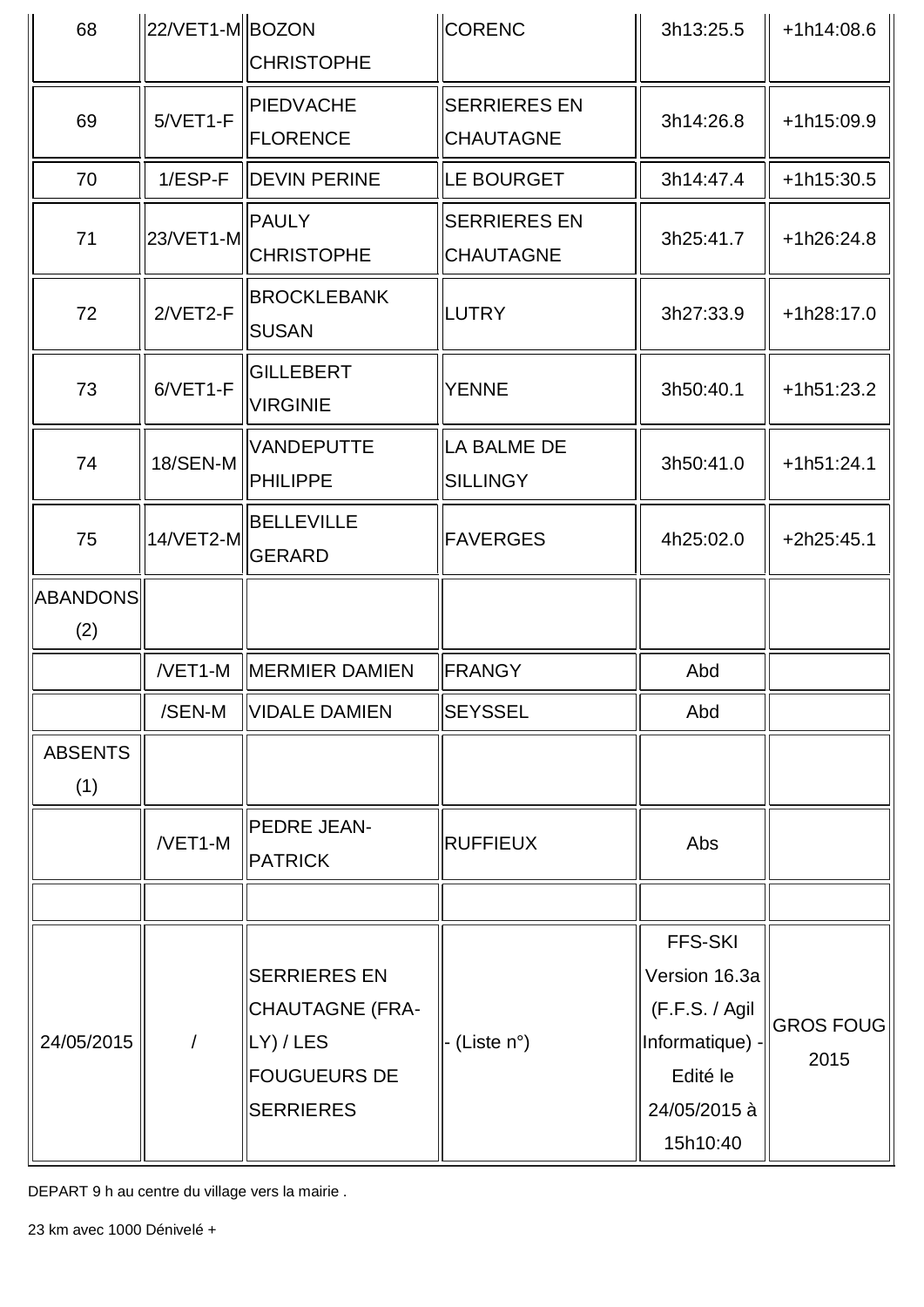Liste des inscrits :

| <b>DOSSARD</b> | <b>NOM</b>                 | <b>PRENOM</b>       | <b>SEXE</b> | <b>ANNEE</b><br><b>NAISSANCE</b> | CLUB ou VILLE                           |
|----------------|----------------------------|---------------------|-------------|----------------------------------|-----------------------------------------|
| 300            | <b>DESLOGES</b>            | <b>BENJAMIN</b>     | H           | 1972                             | <b>SERRIERES EN</b><br><b>CHAUTAGNE</b> |
| 301            | <b>PEDRE</b>               | <b>JEAN-PATRICK</b> | н           | 1969                             | <b>RUFFIEUX</b>                         |
| 302            | <b>BOUTTOU</b>             | <b>MERIAME</b>      | F           | 1982                             | <b>LAC</b><br>(Léman Athlétic Club)     |
| 303            | <b>ZUCCALLI</b>            | <b>FLORIAN</b>      | H           | 1989                             | <b>LES PRINCES EN</b><br><b>FOULEES</b> |
| 304            | <b>BELLEVILLE</b>          | <b>GERARD</b>       | н           | 1964                             | <b>FAVERGES</b>                         |
| 305            | HARENG-<br><b>BAILLEUL</b> | MARIE-PIERRE        | F           | 1971                             | <b>SEYSSEL</b>                          |
| 306            | VANDEPUTTE                 | <b>PHILIPPE</b>     | H           | 1991                             | LA BALME DE SILLINGY                    |
| 307            | <b>BAILLEUL</b>            | <b>JEROME</b>       | H           | 1969                             | <b>SEYSSEL</b>                          |
| 308            | <b>JOURNET</b>             | <b>JEROME</b>       | н           | 1965                             | <b>ONTEX</b>                            |
| 309            | <b>GAGNEUR</b>             | <b>GREGORY</b>      | H           | 1982                             | <b>LYON</b>                             |
| 310            | <b>BOZON</b>               | <b>CHRISTOPHE</b>   | H           | 1968                             | CORENC                                  |
| 311            | <b>RICKLIN</b>             | <b>FRANCIS</b>      | H           | 1989                             | S/L AC EVIAN                            |
| 312            | <b>NEME</b>                | <b>CHRISTOPHE</b>   | H           | 1981                             | ANNECY LE VIEUX                         |
| 313            | <b>GADEN</b>               | <b>AUDREY</b>       | F           | 1976                             | LA ROCHE SUR FORON                      |
| 314            | <b>LOUISON</b>             | <b>MARTINE</b>      | F           | 1972                             | <b>AMANCY</b>                           |
| 315            | <b>DESCLOITRES</b>         | <b>HUGUES</b>       | H           | 1979                             | <b>LULLIN</b>                           |
| 316            | <b>TISSOT</b>              | <b>DANIEL</b>       | H           | 1965                             | LA MOTTE SERVOLEX                       |
| 317            | <b>BIZET</b>               | <b>STEPHANIE</b>    | $\mathsf F$ | 1991                             | <b>CREMPIGNY</b><br><b>BONNEGUETE</b>   |
|                |                            |                     |             |                                  |                                         |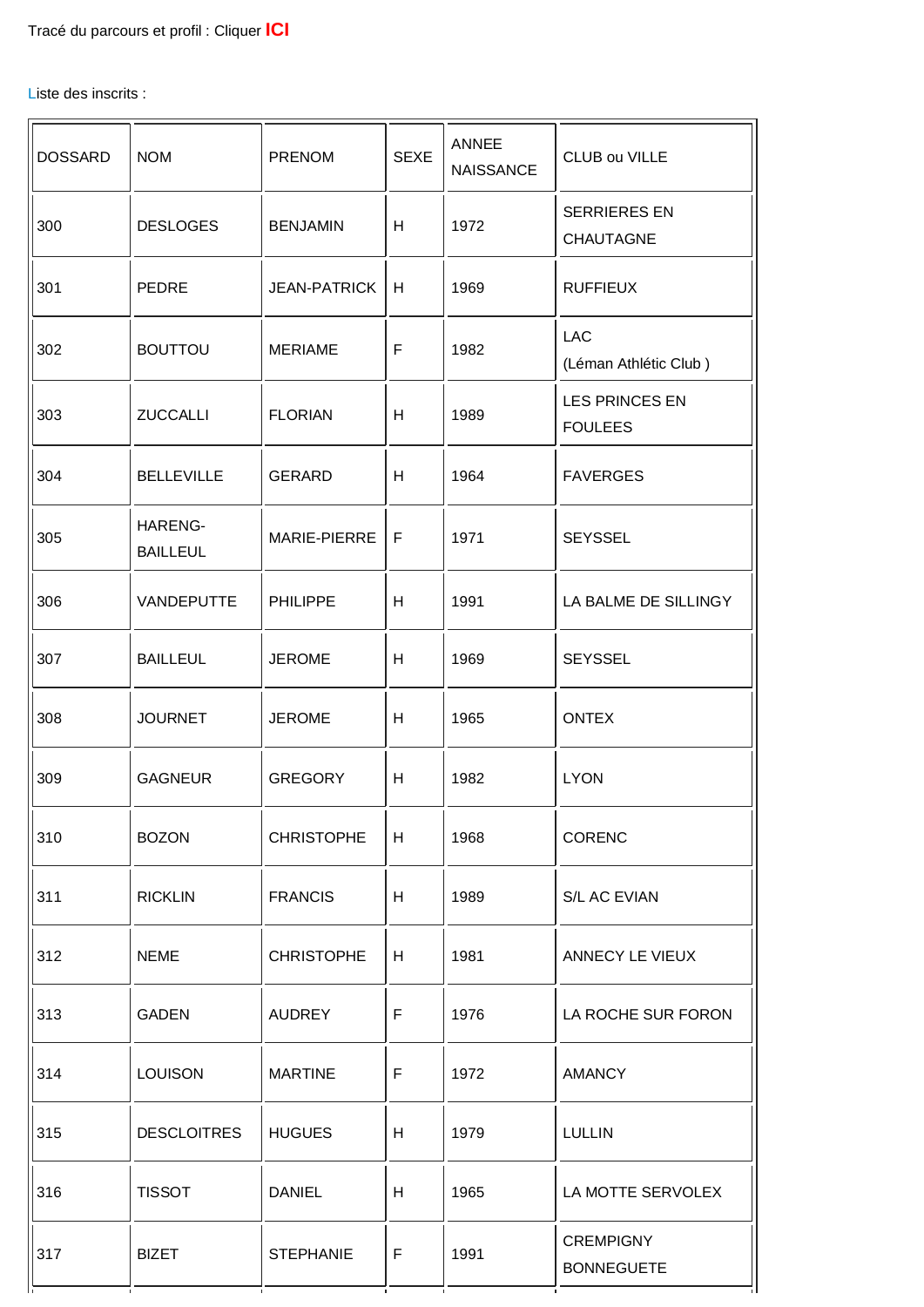| 318 | <b>RIONDET</b>   | <b>NICOLAS</b>  | H  | 1973 | LES BRISEURS DE<br><b>MONTAGNE</b> |
|-----|------------------|-----------------|----|------|------------------------------------|
| 319 | <b>BOUCHER</b>   | RAPHAEL         | H  | 1970 | <b>SEYNOD</b>                      |
| 320 | <b>EMONET</b>    | <b>ALAIN</b>    | H  | 1958 | <b>TEAM EMONET</b>                 |
| 321 | <b>DAGAND</b>    | <b>MICHEL</b>   | H  | 1954 | <b>CUSY</b>                        |
| 322 | <b>MOREAU</b>    | <b>NICOLAS</b>  | H  | 1989 | <b>SEYNOD</b>                      |
| 323 | <b>GILLEBERT</b> | <b>VIRGINIE</b> | F  | 1974 | <b>YENNE</b>                       |
| 324 | <b>GILLEBERT</b> | <b>RODRIGUE</b> | H  | 1974 | <b>YENNE</b>                       |
| 325 | <b>VERNAY</b>    | <b>BRUNO</b>    | H  | 1970 | <b>VOLLEY BELLEY</b>               |
| 326 | <b>BUKOWSKI</b>  | <b>NICOLAS</b>  | H  | 1978 | <b>YENNE</b>                       |
| 327 | <b>FLEURY</b>    | <b>GERARD</b>   | H  | 1963 | <b>CORATHONES</b>                  |
| 328 | <b>RAPHOZ</b>    | <b>MALORIE</b>  | F  | 1973 | TEAM 42 KM 195                     |
| 329 | <b>RAPHOZ</b>    | <b>GREGORY</b>  | H  | 1971 | TEAM 42 KM 195                     |
| 330 | <b>ROUGER</b>    | <b>MAURICE</b>  | H  | 1955 | <b>POISY</b>                       |
| 331 | <b>CARNIS</b>    | <b>VALERIE</b>  | F  | 1975 | <b>AVOC</b>                        |
| 332 | <b>BROTTE</b>    | <b>OLIVIER</b>  | H. | 1965 | <b>AVOC</b>                        |
| 333 | <b>DUSANTER</b>  | <b>FREDERIC</b> | H  | 1973 | <b>ASL SALOMON</b>                 |
| 334 | <b>MATTELON</b>  | <b>GILLES</b>   | H  | 1966 | <b>RUMILLY</b>                     |
| 335 | <b>BRUYERE</b>   | <b>LAURENT</b>  | H  | 1975 | <b>RUMILLY</b>                     |
| 336 | <b>MERMIER</b>   | <b>DAMIEN</b>   | H  | 1971 | <b>FRANGY</b>                      |
| 337 | <b>PICCON</b>    | <b>BRUNO</b>    | H  | 1962 | <b>RUMILLY</b>                     |
| 338 | <b>PICCON</b>    | <b>ANTOINE</b>  | H  | 1993 | <b>RUMILLY</b>                     |
|     |                  |                 |    |      |                                    |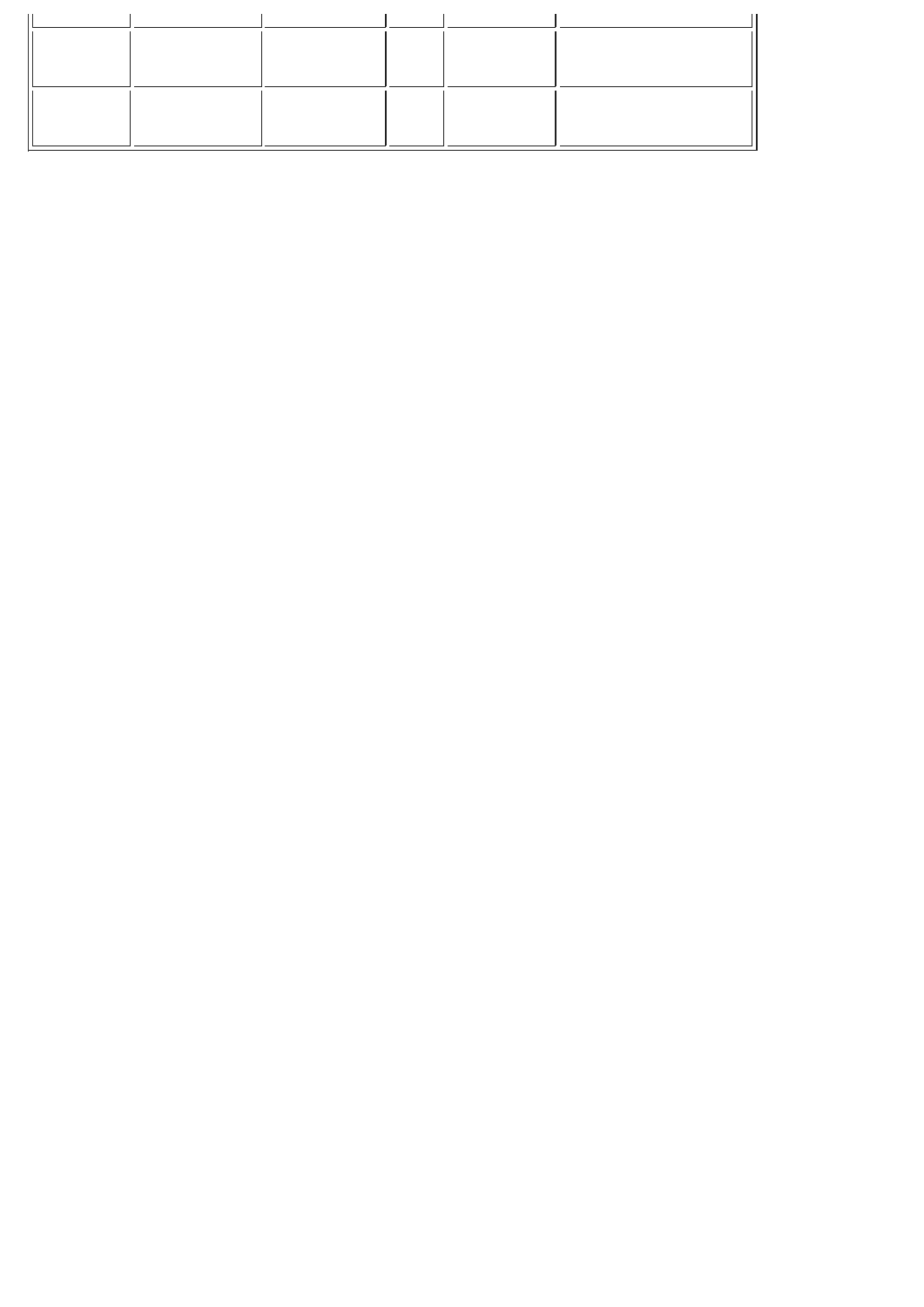## Classement scratch course pétrifiante 11 km

| Clt.           | Clst/Cat | Nom - Prénom                 | Club                               | Temps   | Ecart      |
|----------------|----------|------------------------------|------------------------------------|---------|------------|
| 1              |          | 1/VET1-M BRUN DIDIER         | <b>ASPTT ANNECY</b>                | 42:33.8 | $+00:00.0$ |
| $\overline{2}$ | 1/SEN-M  | <b>MOCELLIN GREGORY</b>      | <b>STAUBLI SPORT</b>               | 42:48.6 | $+00:14.8$ |
| 3              | 2/SEN-M  | <b>INAVDI NICOLAS</b>        | <b>INNOCENT</b>                    | 42:51.7 | $+00:17.9$ |
| $\overline{4}$ |          | 2/VET1-M  GONTHIER PHILIPPE  | <b>STAUBLI SPORT</b>               | 43:03.9 | $+00:30.1$ |
| 5              |          | 3/VET1-M   KUASHEF MARTIN    | <b>CHAMBERY</b>                    | 43:48.6 | $+01:14.8$ |
| 6              | 3/SEN-M  | <b>GAUD MAXIME</b>           | <b>CRANS</b>                       | 44:00.0 | $+01:26.2$ |
| $\overline{7}$ | 4/SEN-M  | <b>GRAND BRUNO</b>           | <b>CAF AIX LES</b><br><b>BAINS</b> | 45:45.3 | $+03:11.5$ |
| 8              |          | 4/VET1-M   DEPREZ ALEXANDRE  | <b>ASA TEAM FMR</b>                | 46:10.3 | $+03:36.5$ |
| 9              |          | 5/VET1-M   GINET THIERRY     | <b>BOURDEAU</b>                    | 46:33.7 | $+03:59.9$ |
| 10             | 5/SEN-M  | <b>DUBEST ALEXANDRE</b>      | <b>CORATHONE</b>                   | 46:51.7 | $+04:17.9$ |
| 11             | 6/SEN-M  | <b>GARIN THOMAS</b>          | <b>CHAMBERY</b>                    | 47:09.4 | $+04:35.6$ |
| 12             |          | 6/VET1-M   VACHER JOEL       | <b>SONAZ</b>                       | 47:18.9 | $+04:45.1$ |
| 13             | 7/SEN-M  | <b>GUILLERMAZ LAURENT</b>    | <b>ARANDON</b>                     | 47:19.2 | $+04:45.4$ |
| 14             |          | 7/VET1-M SOTGIU FRANCOIS     | <b>AIX LES BAINS</b>               | 49:15.2 | +06:41.4   |
| 15             |          | 8/VET1-M   GROGNIET LAURENT  | <b>VALMOREL</b>                    | 49:16.0 | $+06:42.2$ |
| 16             |          | 9/VET1-M  LAKHALE RACHIDE    | <b>MONTMELIAN</b>                  | 49:25.4 | +06:51.6   |
| 17             |          | 10/VET1-M MERLIN LAURENT     | <b>VALLIERES</b>                   | 49:54.1 | $+07:20.3$ |
| 18             |          | 1/VET3-M   DAL-TOE ANDRE     | <b>APDC</b>                        | 50:09.2 | +07:35.4   |
| 19             | 8/SEN-M  | <b>ICAVERIVIERE JULIEN</b>   | <b>SEYSSEL</b>                     | 50:27.0 | $+07:53.2$ |
| 20             | 9/SEN-M  | DOBERVA SEBASTIEN            | <b>AST</b>                         | 50:33.1 | $+07:59.3$ |
| 21             |          | 10/SEN-M IDESCOMBES SAMUEL   | <b>TEAM KLU</b>                    | 51:17.5 | $+08:43.7$ |
| 22             |          | 11/VET1-M  LEVECQUE STEPHANE | <b>HAUTEVILLE</b>                  | 51:47.6 | +09:13.8   |
|                |          |                              |                                    |         |            |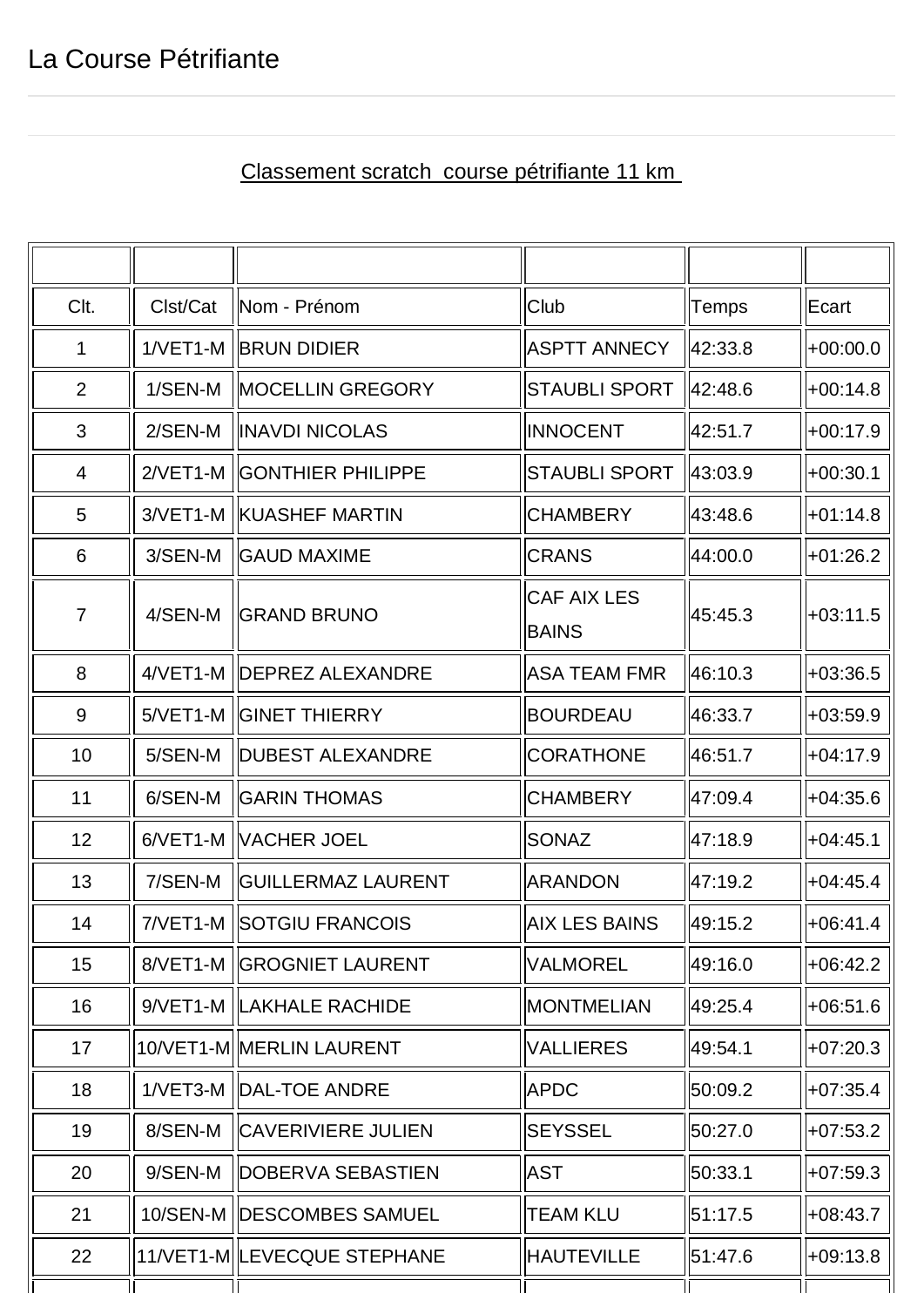| 23 |            | 11/SEN-M   DUMESNIL REMY         | <b>LEOPARD DES</b><br><b>NEIGES</b> | $\ 51:56.3\ $ | $+09:22.5$   |
|----|------------|----------------------------------|-------------------------------------|---------------|--------------|
| 24 |            | 12/VET1-M FALCOZ FREDERIC        | <b>AIX LES BAINS</b>                | 51:58.0       | +09:24.2     |
| 25 |            | 12/SEN-M   ADGHAILI LAHCEN       | <b>AIX LES BAINS</b>                | 52:10.3       | $+09:36.5$   |
| 26 |            | 1/VET2-M   TARTARAT ERIC         | <b>CHAMBERY</b>                     | 52:22.6       | $+09:48.8$   |
| 27 |            | 13/VET1-M VENTURA PEDRO MANUEL   | <b>CAB</b>                          | 52:22.9       | +09:49.1     |
| 28 | $1/SEN-F$  | <b>IGRAND FLORENCE</b>           | <b>CAF AIX LES</b><br><b>BAINS</b>  | 52:40.5       | $+10:06.7$   |
| 29 |            | 13/SEN-M   POUPON CEDRIC         | <b>CRAN</b>                         | 52:41.0       | $+10:07.2$   |
| 30 |            | 14/SEN-M   MORIN ALEXANDRE       | <b>AIX LES BAINS</b>                | 53:24.5       | $+10:50.7$   |
| 31 |            | 15/SEN-M   GARRIOCK NORMAN       | <b>CHINDRIEUX</b>                   | 54:39.2       | $+12:05.4$   |
| 32 |            | 16/SEN-M   EXERTIER STEPHANE     | <b>ST JEAN DE</b><br><b>CHEVELU</b> | 54:59.9       | +12:26.1     |
| 33 | 2/SEN-F    | <b>GARRIOCK CAROLINE</b>         | <b>ST PIERRE</b><br>D'ALBIGNY       | 55:09.0       | $+12:35.2$   |
| 34 |            | 2/VET3-M   PIRAT ALAIN           | <b>AIX LES BAINS</b>                | 55:19.3       | $+12:45.5$   |
| 35 |            | 14/VET1-M FERNANDEZ ERIC         | <b>VERSONNEX</b>                    | 55:43.6       | $+13:09.8$   |
| 36 |            | 17/SEN-M   RODRIGUEZ RAPHAEL     | <b>CORBONOD</b>                     | 55:46.0       | $ +13:12.2 $ |
| 37 | 3/SEN-F    | <b>CORMIER KATALINE</b>          | <b>CORATHONE</b>                    | 55:55.6       | $+13:21.8$   |
| 38 | $1/VET1-F$ | <b>GARCIA LOUBIER HELENE</b>     | <b>TEAM FMR</b>                     | 56:10.8       | $+13:37.0$   |
| 39 |            | 18/SEN-M   LINDNER THOMAS        | <b>CHAMBERY</b>                     | 56:24.4       | $+13:50.6$   |
| 40 |            | 3/VET3-M   VACTHER ALAIN         | <b>BELLEY BSP</b>                   | 56:25.1       | +13:51.3     |
| 41 | 4/SEN-F    | MARCHAND AUDREY                  | <b>CULOZ</b>                        | 56:41.7       | +14:07.9     |
| 42 |            | 4/VET3-M   QUAY-THEVENON GEORGES | <b>APDC</b>                         | 56:55.5       | +14:21.7     |
| 43 |            | 2/VET2-M   BOLON MARTIAL         | <b>AIX LES BAINS</b>                | 57:13.6       | +14:39.8     |
| 44 |            | 1/VET4-M   BOISSIERE JACQUES     | <b>FRANGY</b>                       | 57:42.7       | $+15:08.9$   |
| 45 |            | 5/VET3-M   BLANC-TALON JEAN      | <b>APDC</b>                         | 57:56.1       | +15:22.3     |
| 46 |            | 6/VET3-M CHARDON JEAN YVES       | TRESSERVE                           | 58:24.2       | +15:50.4     |
| 47 |            | 7/VET3-M   PERRET PATRICK        | <b>AVOC</b>                         | 58:47.1       | $+16:13.3$   |
| 48 |            | 3/VET2-M   TORRES-CORAL FRANCOIS | <b>BRISON ST</b><br><b>INNOCENT</b> | 59:13.4       | +16:39.6     |
|    |            |                                  |                                     |               |              |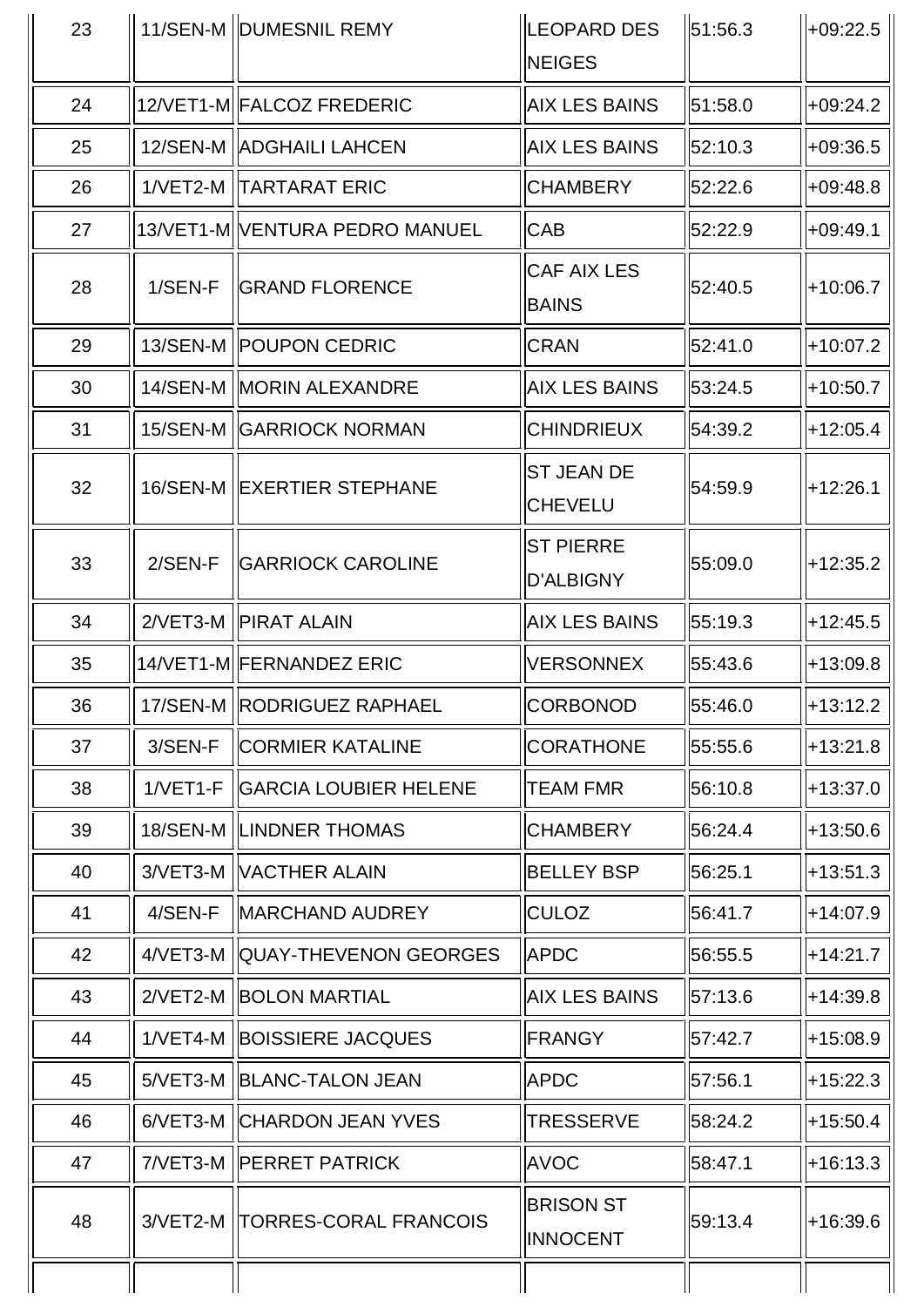| 49 |            | 1/VET2-F   DECLERCQ BRIGITTE  | <b>S/L AC EVIAN</b>                     | 59:18.8   | $+16:45.0$ |
|----|------------|-------------------------------|-----------------------------------------|-----------|------------|
| 50 |            | 15/VET1-M  PERRIN OLIVIER     | <b>RUFFIEUX</b>                         | 59:30.1   | $+16:56.3$ |
| 51 | 5/SEN-F    | <b>PERNOUD ELODIE</b>         | <b>FRANGY</b>                           | 1h00:18.9 | $+17:45.1$ |
| 52 |            | 8/VET3-M   MARTIN DANIEL      | <b>AIX LES BAINS</b>                    | 1h00:56.8 | +18:23.0   |
| 53 |            | 19/SEN-M   FIDJI KEVIN        | <b>CHAMBERY</b>                         | 1h00:59.7 | $+18:25.9$ |
| 54 |            | 20/SEN-M   DIOT JULIEN        | <b>CHAMBERY</b>                         | 1h01:01.5 | $+18:27.7$ |
| 55 |            | 16/VET1-M TERNON SYLVAIN      | <b>SEYSSEL</b>                          | 1h01:20.3 | $+18:46.5$ |
| 56 |            | 17/VET1-M MECHAAL ABDEL       | <b>SERRIERES EN</b><br><b>CHAUTAGNE</b> | 1h01:21.3 | $+18:47.5$ |
| 57 |            | 18/VET1-M BUZIO LIONEL        | <b>AIX LES BAINS</b>                    | 1h01:33.7 | +18:59.9   |
| 58 |            | 19/VET1-M ANSALDO ROMUALD     | <b>GEX</b>                              | 1h01:35.3 | +19:01.5   |
| 59 |            | 21/SEN-M   BERTON YANN        | <b>MOTZ</b>                             | 1h01:45.2 | $+19:11.4$ |
| 60 | $2/VET2-F$ | QUAY-THEVENON MURIEL          | <b>APDC</b>                             | 1h01:57.2 | $+19:23.4$ |
| 61 | $1/VET3-F$ | <b>VIGNA SOLANGE</b>          | <b>FOULEE</b><br><b>ANNEMASSE</b>       | 1h02:00.6 | +19:26.8   |
| 62 | $9/VET3-M$ | <b>VIGNA CHRISTIAN</b>        | <b>FOULEE</b><br><b>ANNEMASSE</b>       | 1h02:00.9 | $+19:27.1$ |
| 63 |            | 22/SEN-M   DIOT QUENTIN       | <b>CHAMBERY</b>                         | 1h02:12.0 | +19:38.2   |
| 64 | 6/SEN-F    | <b>RODRIGUEZ LYNE</b>         | <b>SEYSSEL</b>                          | 1h02:17.1 | $+19:43.3$ |
| 65 | 7/SEN-F    | <b>BRACCO AMELIE</b>          | <b>CHINDRIEUX</b>                       | 1h02:26.1 | $+19:52.3$ |
| 66 |            | 20/VET1-M COTIN ARNAUD        | <b>RUFFIEUX</b>                         | 1h02:45.4 | $+20:11.6$ |
| 67 |            | 10/VET3-MIROUX-MICHOLLOT YVES | LA BRIDOIRE                             | 1h02:52.3 | $+20:18.5$ |
| 68 | $4/VET2-M$ | <b>MOUREY PIERRE</b>          | AIX LES BAINS                           | 1h02:59.0 | +20:25.2   |
| 69 | $2/VET1-F$ | <b>GANDY AGNES</b>            | <b>CHAMBERY</b>                         | 1h03:05.3 | $+20:31.5$ |
| 70 | $2/VET4-M$ | <b>PRIVITELLI ALESSANDRO</b>  | <b>AVOC</b>                             | 1h03:15.8 | $+20:42.0$ |
| 71 | $1/ESP-F$  | <b>BENOIT LENA</b>            | <b>FRANGY</b>                           | 1h03:16.4 | $+20:42.6$ |
| 72 | 8/SEN-F    | <b>SOTGIU CECILE</b>          | <b>AIX LES BAINS</b>                    | 1h03:26.7 | +20:52.9   |
| 73 | 3/VET1-F   | <b>RAPHOZ MALORIE</b>         | <b>TEAM 42 KM 195</b>                   | 1h03:38.6 | +21:04.8   |
| 74 | 9/SEN-F    | <b>MUGNIER MARJOLAINE</b>     | <b>ANNECY</b>                           | 1h03:54.2 | +21:20.4   |
| 75 | $4/VET1-F$ | <b>FALCOZ VALERIE</b>         | <b>AIX LES BAINS</b>                    | 1h04:07.5 | +21:33.7   |
| 76 |            | 23/SEN-M   VANSPEYBROCK YOANN | <b>COISE</b>                            | 1h04:38.6 | +22:04.8   |
|    |            |                               |                                         |           |            |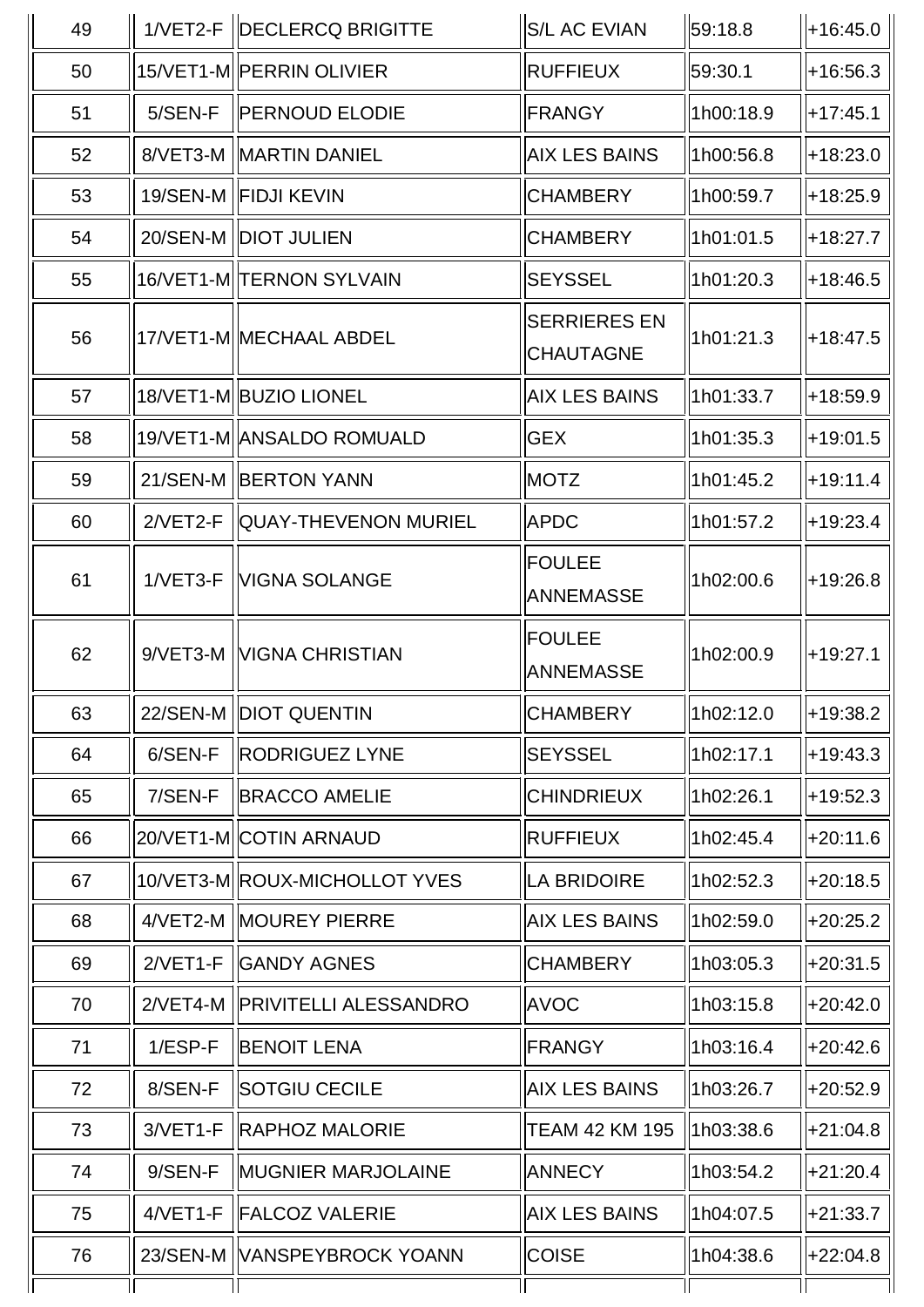| 77  |            | 10/SEN-F RAO IRENE              | <b>CUVAT</b>                            | 1h04:55.7 | ll+22:21.9   |
|-----|------------|---------------------------------|-----------------------------------------|-----------|--------------|
| 78  |            | 24/SEN-M MANIVOZ NICOLAS        | <b>CUVAT</b>                            | 1h04:56.2 | $+22:22.4$   |
| 79  |            | 11/SEN-F   REY CATHY            | <b>AIX LES BAINS</b>                    | 1h05:46.1 | $ +23:12.3 $ |
| 80  |            | 2/VET3-F IPRIVITELLI ELISE      | <b>SERRIERES EN</b><br><b>CHAUTAGNE</b> | 1h05:52.0 | $+23:18.2$   |
| 81  | $5/VET1-F$ | <b>MARCHAND CHRISTELLE</b>      | <b>CULOZ</b>                            | 1h06:14.7 | $ +23:40.9$  |
| 82  | 1/CAD-F    | <b>VIGNAND LEA</b>              | <b>DESINGY</b>                          | 1h06:51.0 | $+24:17.2$   |
| 83  |            | 21/VET1-M VIGNAND THIERRY       | <b>ASPTT ANNECY</b>                     | 1h06:51.6 | $ +24:17.8$  |
| 84  |            | 22/VET1-M CABOT ALEXANDRE       | <b>SERRIERES EN</b><br><b>CHAUTAGNE</b> | 1h07:52.7 | $ +25:18.9$  |
| 85  |            | 12/SEN-F   PERNOUD ERIKA        | <b>FRANGY</b>                           | 1h08:38.6 | $+26:04.8$   |
| 86  |            | 23/VET1-M  LEBRET PHILIPPE      | <b>BRONS</b>                            | 1h09:37.2 | $+27:03.4$   |
| 87  |            | 6/VET1-F   BARNEOUD AGNES       | <b>SERRIERES</b>                        | 1h09:54.9 | $+27:21.1$   |
| 88  |            | 24/VET1-M  WOLTER PASCAL        | <b>CLARAFOND</b>                        | 1h09:55.3 | $ +27:21.5$  |
| 89  |            | 3/VET2-F   MOUREY VERONIQUE     | <b>AIX LES BAINS</b>                    | 1h10:50.4 | $ +28:16.6$  |
| 90  |            | 11/VET3-M  FOSSOY JEAN-BERNARD  | <b>AIX LES BAINS</b>                    | 1h12:14.5 | $ +29:40.7$  |
| 91  | 13/SEN-F   | <b>UASSERME MURIEL</b>          | CORBONOD                                | 1h12:52.0 | $+30:18.2$   |
| 92  |            | 14/SEN-F MUGNIER LORETTE        | <b>ALBENS</b>                           | 1h13:19.8 | $  +30:46.0$ |
| 93  |            | 15/SEN-F   PANAQUE SOPHIE       | <b>CULOZ</b>                            | 1h13:25.8 | $+30:52.0$   |
| 94  | 4/VET2-F   | <b>NUETAZ ISABELLE</b>          | <b>DINGY</b>                            | 1h14:26.4 | $+31:52.6$   |
| 95  |            | 7/VET1-F   DURAZ STEPHANIE      | <b>CORBONOD</b>                         | 1h15:24.5 | $+32:50.7$   |
| 96  |            | 25/VET1-M DEJEY LAURENT         | <b>MOTZ</b>                             | 1h15:29.5 | $+32:55.7$   |
| 97  |            | 8/VET1-F   MASZTALER MYRIAM     | ANGLEFORT                               | 1h15:38.0 | $+33:04.2$   |
| 98  |            | 26/VET1-M LALOY VINCENT         | <b>MOTZ</b>                             | 1h15:38.3 | $+33:04.5$   |
| 99  | $5/VET2-F$ | <b>GELLI MARINA</b>             | <b>INJOUX-</b><br><b>GENISSIAT</b>      | 1h15:56.1 | $+33:22.3$   |
| 100 |            | 5/VET2-M   NAMBOTIN JEAN-MICHEL | <b>INJOUX-</b><br><b>GENISSIAT</b>      | 1h15:56.5 | $+33:22.7$   |
| 101 |            | 3/VET4-M   BOUCHARD MARTIAL     | <b>ASA</b>                              | 1h16:11.6 | $+33:37.8$   |
| 102 | 6/VET2-F   | <b>MONOD NATHALIE</b>           | <b>SEYSSEL</b>                          | 1h17:01.1 | $+34:27.3$   |
| 103 | 3/VET3-F   | <b>BOISSIERE MARIE JEANNE</b>   | <b>SALOMON</b>                          | 1h17:09.9 | $+34:36.1$   |
|     |            |                                 |                                         |           |              |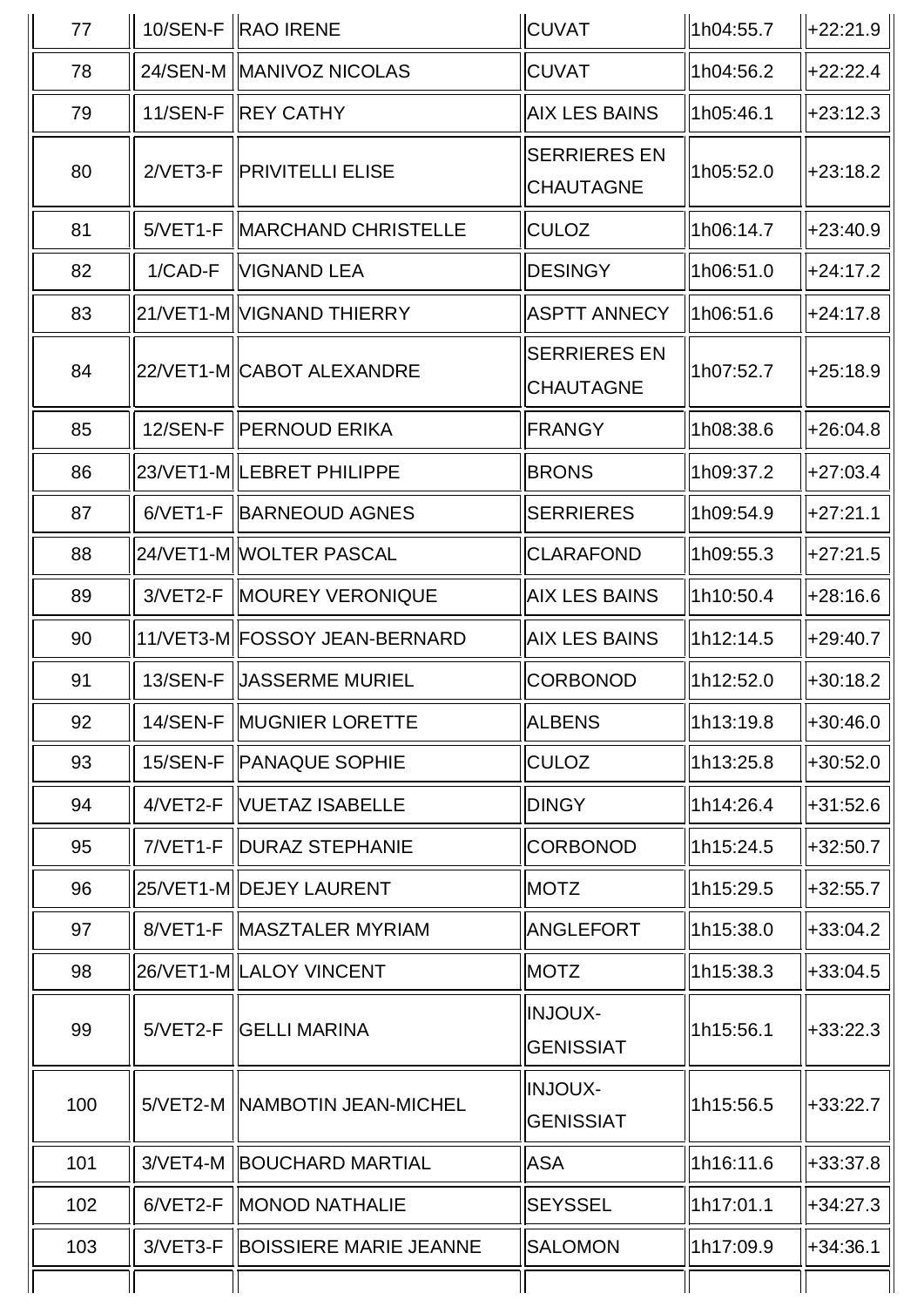| 104                   |            | 16/SEN-F BACK EMILIE                                                             | <b>CULOZ</b>                         | 1h17:45.7                                                                                                               | $+35:11.9$ |
|-----------------------|------------|----------------------------------------------------------------------------------|--------------------------------------|-------------------------------------------------------------------------------------------------------------------------|------------|
| 105                   |            | 27/VET1-M  PONCET JOEL                                                           | <b>SALLANCHES</b><br><b>PASSY AC</b> | 1h21:01.2                                                                                                               | +38:27.4   |
| 106                   |            | 17/SEN-F   DARNE CORALIE                                                         | <b>CONJUX</b>                        | 1h24:30.5                                                                                                               | +41:56.7   |
| 107                   |            | 18/SEN-F  LITZLER VALERIE                                                        | <b>SEYSSEL</b>                       | 1h24:50.6                                                                                                               | $+42:16.8$ |
| 108                   |            | 19/SEN-F   VERNE KATIA                                                           | <b>SEYSSEL</b>                       | 1h24:50.9                                                                                                               | $+42:17.1$ |
| 109                   | $9/VET1-F$ | <b>TERNON NADEGE</b>                                                             | <b>SEYSSEL</b>                       | 1h24:51.1                                                                                                               | $+42:17.3$ |
| 110                   |            | 12/VET3-M  PERRAUD DANIEL                                                        | <b>MONTREAL LA</b><br><b>CLUSE</b>   | 1h27:02.1                                                                                                               | $+44:28.3$ |
| <b>ABSENTS</b><br>(3) |            |                                                                                  |                                      |                                                                                                                         |            |
|                       | /SEN-M     | <b>CHAMBRE MAEL</b>                                                              | <b>SALLANCHES</b>                    | Abs                                                                                                                     |            |
|                       | /SEN-F     | <b>DELLA-RINA MARJORIE</b>                                                       | <b>FRANCLENS</b>                     | Abs                                                                                                                     |            |
|                       | $NET1-M$   | <b>LAURENT SEBASTIEN</b>                                                         | <b>SEYSSEL</b>                       | Abs                                                                                                                     |            |
|                       |            |                                                                                  |                                      |                                                                                                                         |            |
| 24/05/2015            | $\prime$   | <b>SERRIERES EN CHAUTAGNE</b><br>(FRA-LY) / LES FOUGUEURS<br><b>DE SERRIERES</b> | (Liste $n^{\circ}$ )                 | <b>FFS-SKI</b><br>Version<br>16.3a<br>$\Vert$ (F.F.S. / Agil<br>Informatique)<br>- Edité le<br>24/05/2015 à<br>15h04:22 |            |

DEPART 9h30 au centre du village, à côté de la mairie .

11 km avec 200 Dénivelé +

Tracé du parcours et le profil : cliquer **ICI**

L iste des inscrits :

| DOSSARD | <b>NOM</b>      | <b>PRENOM</b>   | <b>SEXE</b> | ANNEE<br><b>NAISSANCE</b> | CLUB ou VILLE       |
|---------|-----------------|-----------------|-------------|---------------------------|---------------------|
|         | <b>GARRIOCK</b> | <b>CAROLINE</b> |             | 1979                      | ST PIERRE D'ALBIGNY |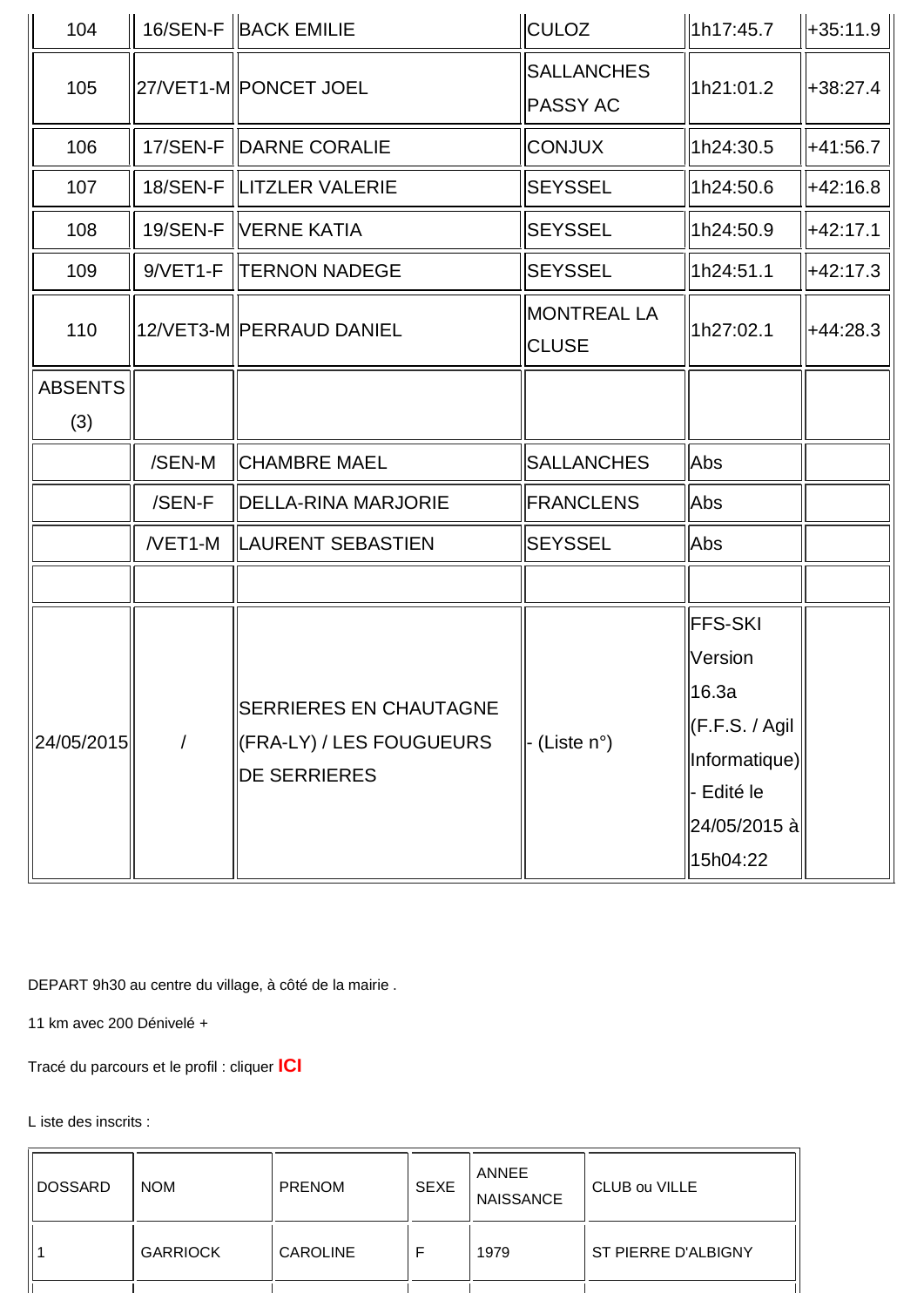| $\overline{2}$ | <b>PONCET</b>        | <b>JOEL</b>      | H            | 1970 | SALLANCHES PASSY AC              |
|----------------|----------------------|------------------|--------------|------|----------------------------------|
| $\mathbf{3}$   | CABOT                | ALEXANDRE        | H            | 1974 | <b>SERRIERES EN</b><br>CHAUTAGNE |
| $\overline{4}$ | <b>NAMBOTIN</b>      | JEAN-MICHEL      | H            | 1961 | INJOUX-GENISSIAT                 |
| 5              | <b>GELLI</b>         | <b>MARINA</b>    | $\mathsf F$  | 1964 | INJOUX-GENISSIAT                 |
| 6              | VANSPEYBROCK   YOANN |                  | H            | 1978 | <b>COISE</b>                     |
| $\overline{7}$ | <b>BRACCO</b>        | <b>AMELIE</b>    | $\mathsf F$  | 1978 | <b>CHINDRIEUX</b>                |
| 8              | <b>BOLON</b>         | <b>MARTIAL</b>   | H            | 1964 | <b>AIX LES BAINS</b>             |
| 9              | <b>MERLIN</b>        | <b>LAURENT</b>   | H            | 1974 | <b>VALLIERES</b>                 |
| 10             | <b>EXERTIER</b>      | <b>STEPHANE</b>  | H            | 1982 | ST JEAN DE CHEVELU               |
| 11             | <b>GONTHIER</b>      | <b>PHILIPPE</b>  | H            | 1968 | STAUBLI SPORT                    |
| 12             | <b>DECLERCQ</b>      | <b>BRIGITTE</b>  | $\mathsf F$  | 1957 | S/L AC EVIAN                     |
| 13             | <b>FOSSOY</b>        | JEAN-BERNARD     | H            | 1951 | AIX LES BAINS                    |
| 14             | PERRAUD              | <b>DANIEL</b>    | H            | 1947 | MONTREAL LA CLUSE                |
| 15             | <b>MOUREY</b>        | <b>PIERRE</b>    | H            | 1957 | AIX LES BAINS                    |
| 16             | <b>MOUREY</b>        | <b>VERONIQUE</b> | $\mathsf F$  | 1959 | <b>AIX LES BAINS</b>             |
| 17             | <b>PANAQUE</b>       | <b>SOPHIE</b>    | $\mathsf{F}$ | 1976 | <b>CULOZ</b>                     |
| 18             | <b>MUGNIER</b>       | <b>LORETTE</b>   | $\mathsf F$  | 1978 | <b>ALBENS</b>                    |
| 19             | <b>VIGNAND</b>       | <b>NADEGE</b>    | $\mathsf F$  | 1972 | <b>ASPTT ANNECY</b>              |
| 20             | <b>VIGNAND</b>       | <b>THIERRY</b>   | H            | 1968 | <b>ASPTT ANNECY</b>              |
| 21             | <b>VIGNAND</b>       | <b>LEA</b>       | $\mathsf F$  | 1999 | <b>DESINGY</b>                   |
| 22             | <b>RAO</b>           | <b>IRENE</b>     | $\mathsf F$  | 1980 | <b>CUVAT</b>                     |
| 23             | MANIVOZ              | <b>NICOLAS</b>   | H            | 1979 | <b>CUVAT</b>                     |